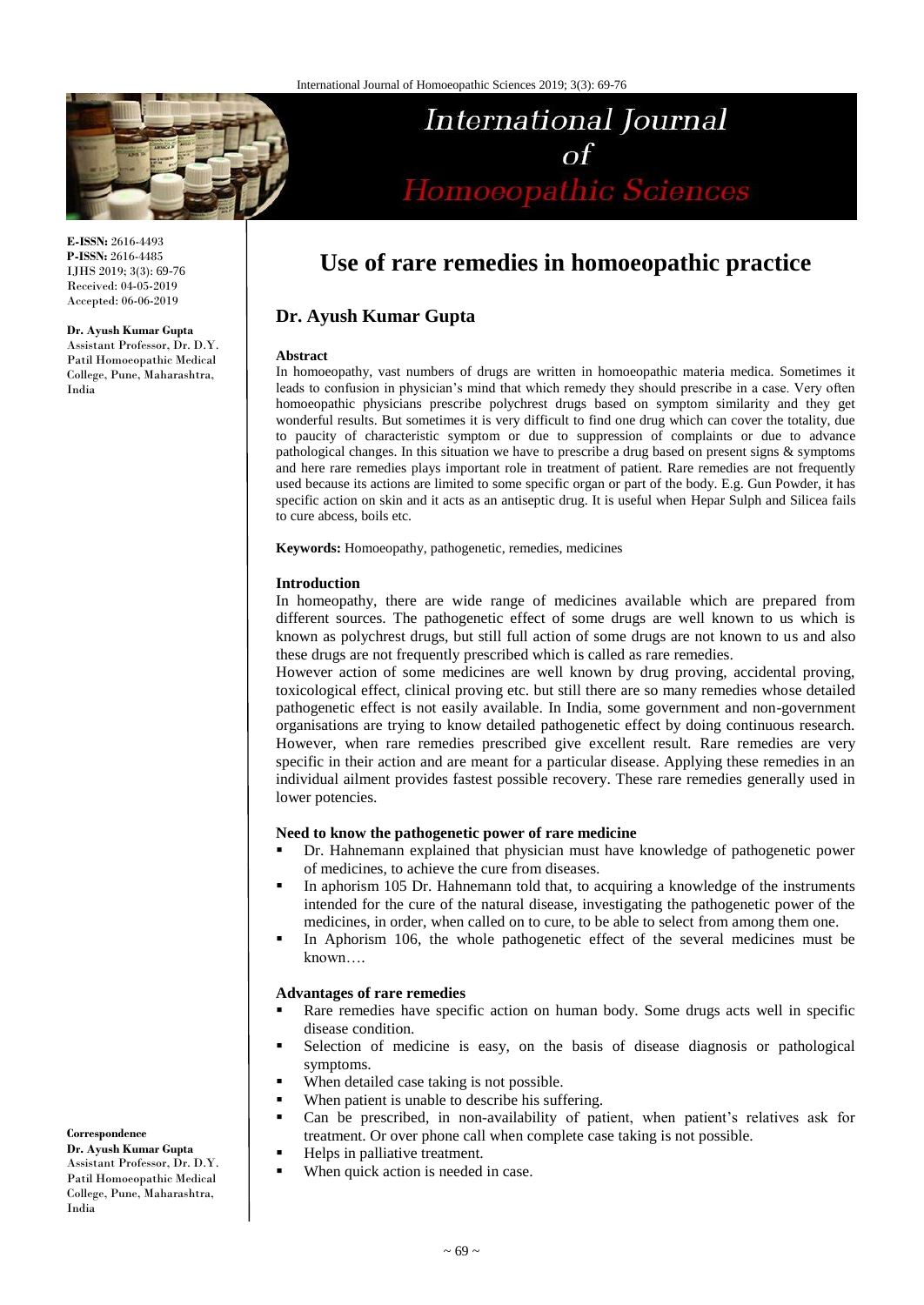#### **Disadvantages of Rare remedies**

- Non availability of the drug.
- Non availability of range of potency.
- Detailed information about drug is not available.
- Few or no characteristic symptoms.
- **Prescribing rare remedies on the basis of few** symptoms, can be miss or hit.
- Patient can have adverse drug reaction.
- It is not a curative treatment.
- Less reliable in action.

# **Indications of some rare remedies**

# **Avena Sativa**

- Has a selective action on brain and nervous system, favorably influencing their nutritive function.
- Nervous exhaustion, sexual debility, and the morphine habit call for this remedy in rather material dosage. Best tonic for debility after exhausting diseases. Nerve tremors of the aged; chorea, paralysis agitans, epilepsy. Post-diphtheritic paralysis.
- Rheumatism of heart. Colds. Acute coryza (20 drop doses in hot water hourly for a few doses). Alcoholism. Sleeplessness, especially of alcoholics. Bad effects of Morphine habit. Nervous states of many female troubles.
- **Mind.-Inability to keep mind on any one subject.**
- Head.-Nervous headache at menstrual period, with burning at top of head. Occipital headache, with phosphatic urine.
- Female.-Amenorrhoea and dysmenorrhoea, with weak circulation.
- Male.-Spermatorrhoea; impotency; after too much indulgence.
- Extremities.-Numbness of limbs, as if paralyzed. Strength of hand diminished.
- Dose.-Tincture ten to twenty drop doses, preferably in hot water.

# **Ginseng Quinquefolium**

- Said to be a stimulant to the secretory glands, especially salivary. Acts on the lower part of the spinal cord. Lumbago, sciatica, and rheumatism.
- Paralytic weakness. Hiccough.
- Skin symptoms, itching pimples on neck and chest.
- Head.-Vertigo, with Gray spots before eyes; semilateral headache; occipital; difficult opening of eyelids; objects appear double.
- Throat.-Tonsillitis, just like Bellad, but in darkcomplexioned people.
- Abdomen.-Tense, painful, rumbling. Pain in right side. Loud gurgling in ileo-caecal region. Perityphlitis.
- Male.-Rheumatic pains after frequent emissions. Weakness of genital organs. Voluptuous tickling at end of urethra. Sexual excitement. Pressure in testicles.
- Extremities.-Hands feel swollen. Skin feels tight. Contraction.
- Coldness in back and spine. Bruised pain in small of back and thighs; nightly digging in right lower limb to toes. Burning heat in tips of fingers. Eruption on upper inner thighs. Stiff, contracted joints, heaviness of lower limbs. Crackling in joints. Stiffness in back.
- Dose.-Tincture, to third potency.

# **Pix Liquida**

Taranditsconstituents*actonvariousmucousmembranes.* 

- *Its skin symptoms most important. A great cough medicine.*
- Bronchial irritation after influenza. Scaly eruptions. Much itching.
- Constant vomiting of blackish fluid, with pain in stomach.
- Alopecia.
- Chest.-Pain at a spot about the third left costal cartilage where it joins the rib.
- Rales through the lungs, and muco-purulent sputum; offensive odor and taste. Chronic bronchitis.
- Skin.-Cracked; itches intolerably; bleeds on scratching. Eruptions on back of hands.
- Dose.-First to sixth potency.

#### **Agave Americana**

- Indicated in stomach-ache, and painful erections in gonorrhoea.
- Strangury. Hydrophobia. Scurvy; countenance pale, gums swollen and bleeding, legs covered with dark purple blotches, swollen, painful and hard. Appetite poor; bowels constipated.
- Dose.-Tincture

# **Aethiops Mineralis**

- This preparation is of *use in scrofulous affections, ophthalmia, otorrhoea, painful, irritating, scabby eruptions, hereditary syphilis.*
- Skin.-Eruptions. Favus-like, scrofulous, herpetic and eczematous.
- Dose. The lower triturations, especially the second decimal.

# **Guaco**

- *Acts on nervous system and female organs. Antidote to bites of scorpions and serpents.* Cholera. Bulbar paralysis. Syphilis.
- Cancer. Deafness-tongue heavy and difficult to move. Spinal irritation. Spinal symptoms most marked and verified. Beer drinkers threatened with apoplexy.
- Diarrhoea and dysentery with aching in sacrum and loins.
- Headache, red face. Heaviness and difficulty in moving tongue.
- Throat.-Larynx and trachea constricted; difficult deglutition.
- Tongue feels heavy, difficult to move.
- Female.-Leucorrhoea copious, corroding, putrid, debilitating. Itching and smarting at night, as if fire were running out of parts.
- Urine.-Increased, cloudy, phosphatic. Pain over region of bladder.
- Back.-Pain between scapulae, extending to forearm. Burning in nape of shoulders. Pain along spine; worse, bending.
- **Wearings through hips and lumbar region.**
- Extremities.-Pain in deltoid, shoulders, elbows, arms, and fingers. Pain about hip-joint. Legs heavy. Pain in ankle-joints and soles. Paralysis of lower extremities.
- Modalities.-Worse, from motion.
- Dose.-Third to sixth potency.

# **Thlaspi Bursa Pastoris**

- *It is remedy for haemorrhagic and uric acid diathesis.*
- *It removes the ill effects of suppression of*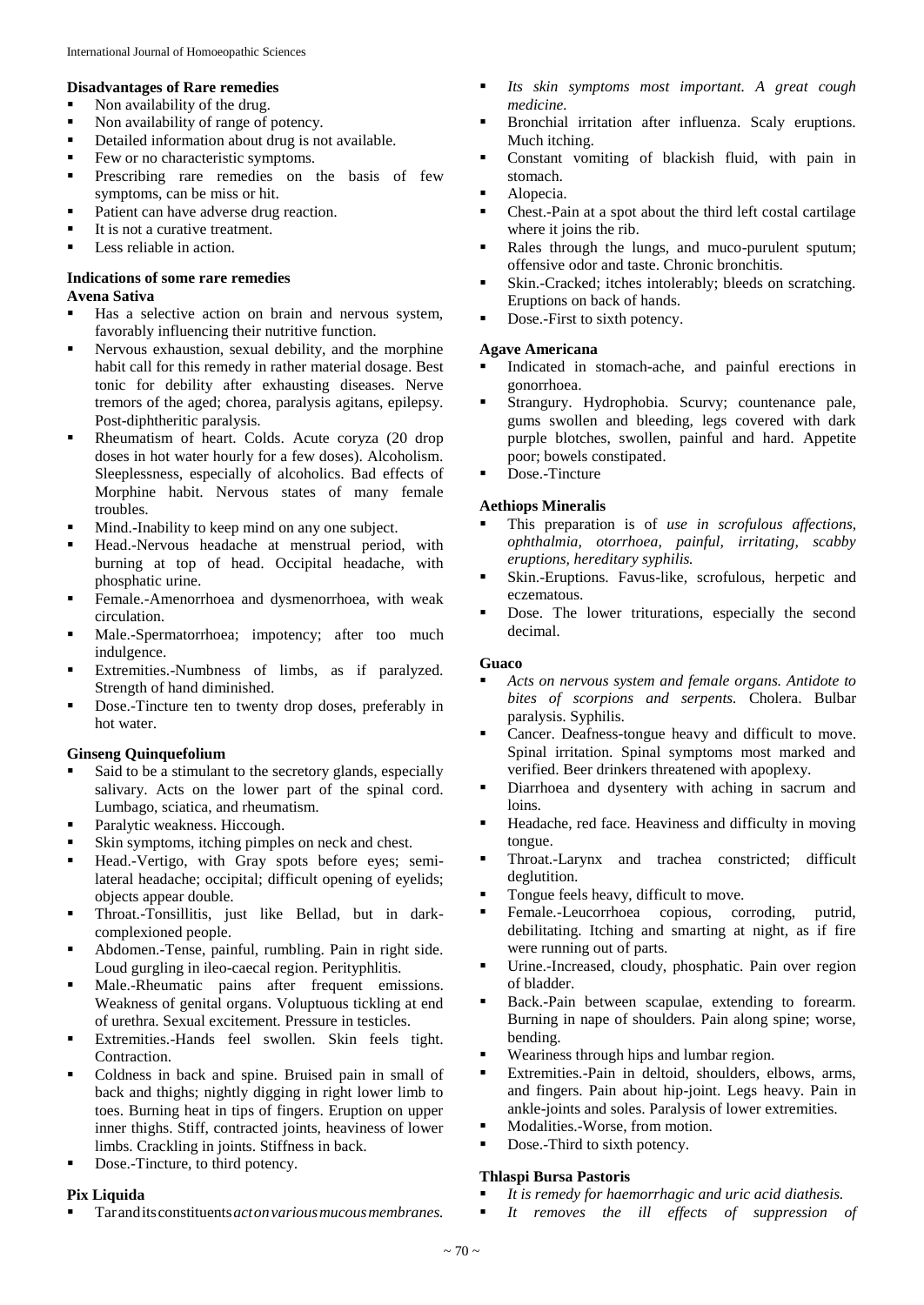*haemorrhages or vaginal discharges from uterus.*

- **Worse-** Ever other month.
- Better- Bathing. Dampness.- Rapid motion.
- Mind- Impulse to walk far.
- Stomach- Craves butter milk. Flatulence.- Blood or mucopurulent discharges after stool.
- Urinary- Haematuria.- Copious discharge of urinary sand.- Dysuria; of old persons, with dribbling; after forceps delivery.- Renal colic.- Urine runs away in little jets.- Brick dust sediment.- Albuminuria during pregnancy.
- Female- Metrorrhagia, with violent uterine colic; every alternate period very profuse.- Uterine fibroids, with cramps and expulsion of clots.- Sore pain in womb agg. on rising.- Menses or leucorrhoea leaves a fast stain.- Leucorrhoea, excites itching.- Milky water runs from right nipple.- Scarcely recovers from one period when another begins.

# **Adrenalinum**

- *Constriction of chest & High blood pressurem are the main keynote*.
- Adrenalin or Epinephrin, the active principle of the medulla of the suprarenal gland, (cortical secretion not as yet isolated), is employed as a chemical messenger in the regulation of the activities of the body; in fact, its presence is essential to the activity of the sympathetic nerve.
- Adrenalin action on any part is the same as stimulation of the sympathetic nerve endings thereto. Local application to mucous membranes promptly induces transient ischaemia, seen in a blanching, persisting several hours from conjunctival instillation. Its action is very prompt, efficient, evanescent, owing to rapid oxidation and therefore practically harmless, unless too frequently repeated, when atheroma and heart lesions myocardial – in animals have been reported. Arteries, heart, supra-renal bodies and vaso-motor system are prominently affected.
- The main action of Adrenalin is stimulation of the sympathetic endings, notably the splanchnic area, causing constriction of the peripheral arterioles, with resulting rise in blood pressure.
- This is especially observed in stomach, intestines; less in uterus, skin; nil in brain and lungs. Furthermore, is noticed, slowing of pulse, (medullary vagus stimulation), and strengthening of heart beat (increased myocardial contractility), resembling
- Uses.-Its chief therapeutic use depends on its vasoconstriction action; therefore a most powerful and prompt astringent and haemostatic; and invaluable in checking capillary haemorrhages, from all parts, where local or direct application is feasible: nose, ear, mouth, throat, larynx, stomach, rectum, uterus, bladder.
- Haemorrhagic condition not due to defective coagulation of the blood. Complete bloodlessness, ischaemia, may be induced with impunity. Locally, solutions sprayed or applied on cotton have been very efficient in bloodless operations about the eye, nose, throat, and larynx.
- Therapeutically, Adrenalin has been suggested in acute congestion of lungs, Asthma, Grave's and Addison's diseases, arterio-sclerosis, chronic aortitis, angina pectoris, haemophilia chlorosis, hay fever, serum

rashes, acute urticaria, etc.. The symptom guiding to this is, Sensation of thoracic constriction with anguish. This, with vertigo, nausea and vomiting have been produced by the drug. Abdominal pain. Shock or heart failure during anesthesia, as it causes very prompt rise of blood pressure by its action on nerve endings in the vessel wall.

 Caution. It must not be too frequently repeated, owing to cardiac and arterial lesions. For homoeopathic use 2x to 6x attenuation

# **Daphne Indica**

# **Craving for tobacco**

- Acts on lower tissues, muscles, bones and skin. Sudden, lightning jerks in different parts of the body. Craving for tobacco.
- Burning in stomach. Parts of the body feel separated.
- Fetid breath, urine, sweat.
- Head.-Feels as if skull would burst; as if head were separated from body. Heat in head, especially in vertex. Tongue coated on one side only.
- Foul-smelling, ptyalism hot.
- Urine.-Thick, turbid, yellowish, like rotten eggs.
- Extremities.-Right toe swollen, painful. Pain shoots upward into abdomen and heart. Rheumatic pains in thighs and knees. Cold feeling on buttocks. Shooting pains, shift rapidly worse, cold air.
- Sleep.-Entire inability to sleep; sometimes caused by aching in bones. Dreams, with nightmare. Dreams of cats, black cats. Starting on falling to sleep with chilliness and clamminess.
- Dose.-First to sixth attenuation.

# **Gun Powder**

- When there are *bone infections with total destruction*, and if silicea and hepar sulph fail, try Gun Powder.
- Blood poisoning.
- Gun Powder is for wound that refuse to heal or accidents from bad food or bad water. it is very good remedy for acute infections, boils, abscesses and bites. Anti-septic for bites and gun shot wound.

# **Hoang Nan**

- Leprosy.
- Exhaustion with vertigo; numbness and tingling in hands and feet; involuntary action of lower jaw. Pustules and boils; tertiary syphilis and Paralysis, Eczema, prurigo, old ulcers, leprosy, cancer of glandular structures and bites of serpents.
- Removes fetor and haemorrhage in cancer, revives the healing process.
- Dose.-Five drops of the tincture. May be increased to twenty.

# **Ficus Religiosa**

- This East Indian drug causes and cures haemorrhages of many kinds. Haematemesis, menorrhagia, haemoptysis, etc.
- **Bloody urine.**
- Head.-Melancholic-quiet; burning at vertex; vertigo and slight headache.
- Stomach.-Nausea, vomiting of bright red blood; pain and sick feeling in stomach.
- **Respiratory.-Difficult breathing; cough with vomiting** of blood; pulse very weak.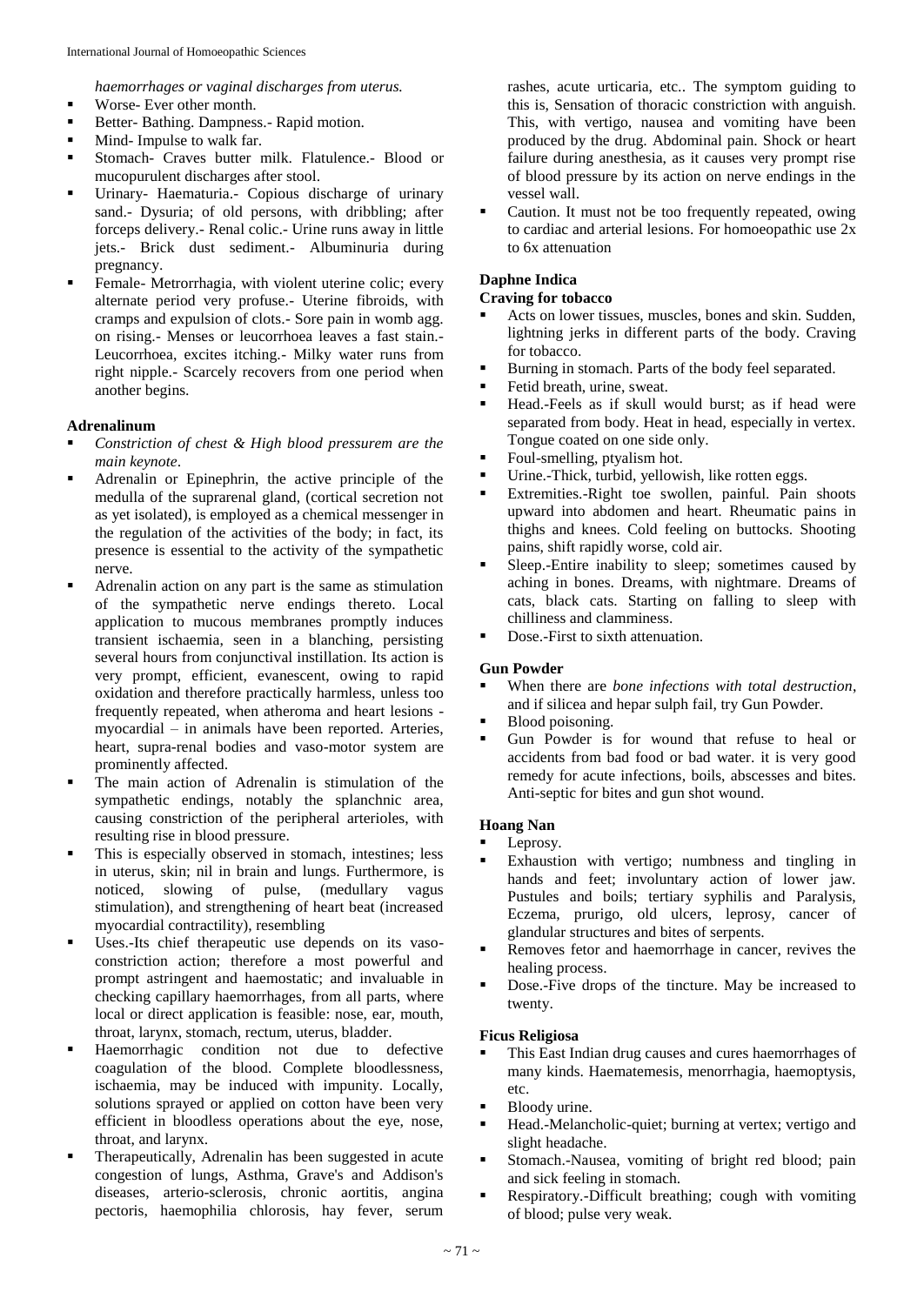#### **Justicia Adhatoda**

- Highly efficacious medicine for acute catarrhal conditions of the respiratory tract (used in the beginning)
- Head.-Irritable, sensitive to external impressions; hot, full and heavy head; lachrymation, with coryza, profuse, fluent, with constant sneezing; loss of smell and taste; coryza with cough.
- **Throat.-Dry, pain during empty swallowing, tenacious** mucus. Mouth dry.
- **Respiratory.-Dry cough from sternal region all over** chest.
- Hoarseness, larynx painful. Paroxysmal cough, with suffocative obstruction of respiration. Cough with sneezing. Severe dyspnoea with cough. Tightness across chest. Asthmatic attacks, cannot endure a close, warm room. Whooping-cough.
- Dose.-Third potency and higher. Severe aggravations have been noticed from lower potencies.

#### *Menispermum canadense*

- A remedy for megrim, associated with restlessness and dreams.
- **Pain in spine. Dryness, itching all over. Dry mouth and** throat.
- **Head.-Pressure from within outward, with stretching** and yawning and pain down back. Sick headache; pain in forehead and temples, moving to occiput. Tongue swollen and much saliva.
- Extremities.-Pain in back, thighs, elbows, shoulders. Legs sore, as if bruised.

#### **Thymolum**

- A remedy having a wide field in genito-urinary diseases. It is indicated in pathological emissions, priapism and prostatorrhoea.
- The provings show an action limited to the sexual organs, producing a typical sexual neurasthenia. Specific for hookworm disease.
- Mental.-Irritable, arbitrary, must have his own way. Craves company. Energy gone.
- Male.-Profuse, nightly, seminal emissions with lascivious dreams of a perverted character. Priapism. Urinary burning and subsequent dribbling of urine. Polyuria. Urates increased. Phosphates decreased.
- Sleep.-Awakes tired and unrefreshed. Lascivious and fantastic dreams.
- Modalities.-Worse, mental and physical labor.

#### *Alstonia constricta*

- It has been *used as a tonic after exhausting fevers*. Locally it has been for ulcers and rheumatic pain.
- It produces great debility and prostration or low fever often with diarrhoea. Debility from lack of digestive power in the stomach or general assimilative power.
- Tongue generally has a dirty white coat, especially at base, though it may be clean.

#### **Filix Mas**

- *A remedy for worm symptoms, especially with constipation*.
- **Tapeworm.** Soporific conditions. Torpid inflammations of lymphatic glands.
- (Maceration of fresh root.) Pulmonary tuberculosis in

young patients, no fever, with limited, ulcerated lesions, formerly classified as scrofula.

- Eyes.-Blindness, monocular amblyopia.
- Abdomen.-Bloated.-Gnawing-pain; worse eating sweets. Diarrhoea and vomiting. Worm colic, with itching of nose, pale face, blue rings around eyes. Painless hiccough.
- Tasteless and will remove tape worm. Cina; Granat.; Kousso.
- Dose.-First to third potency. For the expulsion of tapeworm, a full dose of 1/2 to 1 dram of the Oleoresin, fasting.

#### **Fagopyrum esculentum**

- *Its action on the skin, producing pruritus, is very marked*.
- Visible pulsation of arteries. Fluent coryza. Offensive excretions.
- Itching erythema. Pruritus senilis. Post-nasal catarrh; dry crusts, granular appearance of posterior nares with itching.
- Inability to study or remember. Depressed and irritable.
- Itching of eyes and ears. Itching in and around eyes and ears. Head hot, better bending backward, with tired neck.
- Skin.-Itching; better by bathing in cold water; worse scratching, touch and retiring. Sore red blotches. Blind boils.
- Itching of knees and elbows and hairy portions. Itching of hands, deep in. Vesicular, pustular, phlegmonous dermatitis. Skin hot, swollen.
- Modalities.-Better, cold water, coffee; worse, in afternoon; from sunlight, scratching.

#### **Granatum**

- As a vermifuge for the *expulsion of tapeworm*, and homoeopathically for the following symptomatic indications. Salivation, with nausea, and vertigo. Spasm of the glottis.
- Stomach.-Constant hunger. Poor digestion. Loses flesh. Vomiting at night.
- Abdomen.-Pain in stomach and abdomen; worse about umbilicus; ineffectual urging. Itching at anus. Dragging in vaginal region, as if hernia would protrude. Swelling resembling umbilical hernia.
- Dose.-First to third potency.

# **Hura Brasiliensis**

- *Used in leprosy*, when skin feels as if it were hide bound Tense vesicles; sensation of splinter under thumb-nails. Skin of forehead feels drawn tight. Stiff neck, pain in back.
- Throbbing in finger tips. Itching, pimples on all projecting portions of bone, malar bones, etc.
- Dose.-Sixth potency.

# **Oleum Jecoris Aselli**

- *Internally, a nutrient and a hepatic and pancreatic remedy*. (Burnett.) *Emaciation, lassitude, scrofulous diseases, rheumatic affections. Atrophy of infants; emaciation with hot hands and head; restless and feverish at night*. Pains in liver region.
- *Tuberculosis in the beginning*.
- Chest.-Hoarseness. Sharp stitching pains. Burning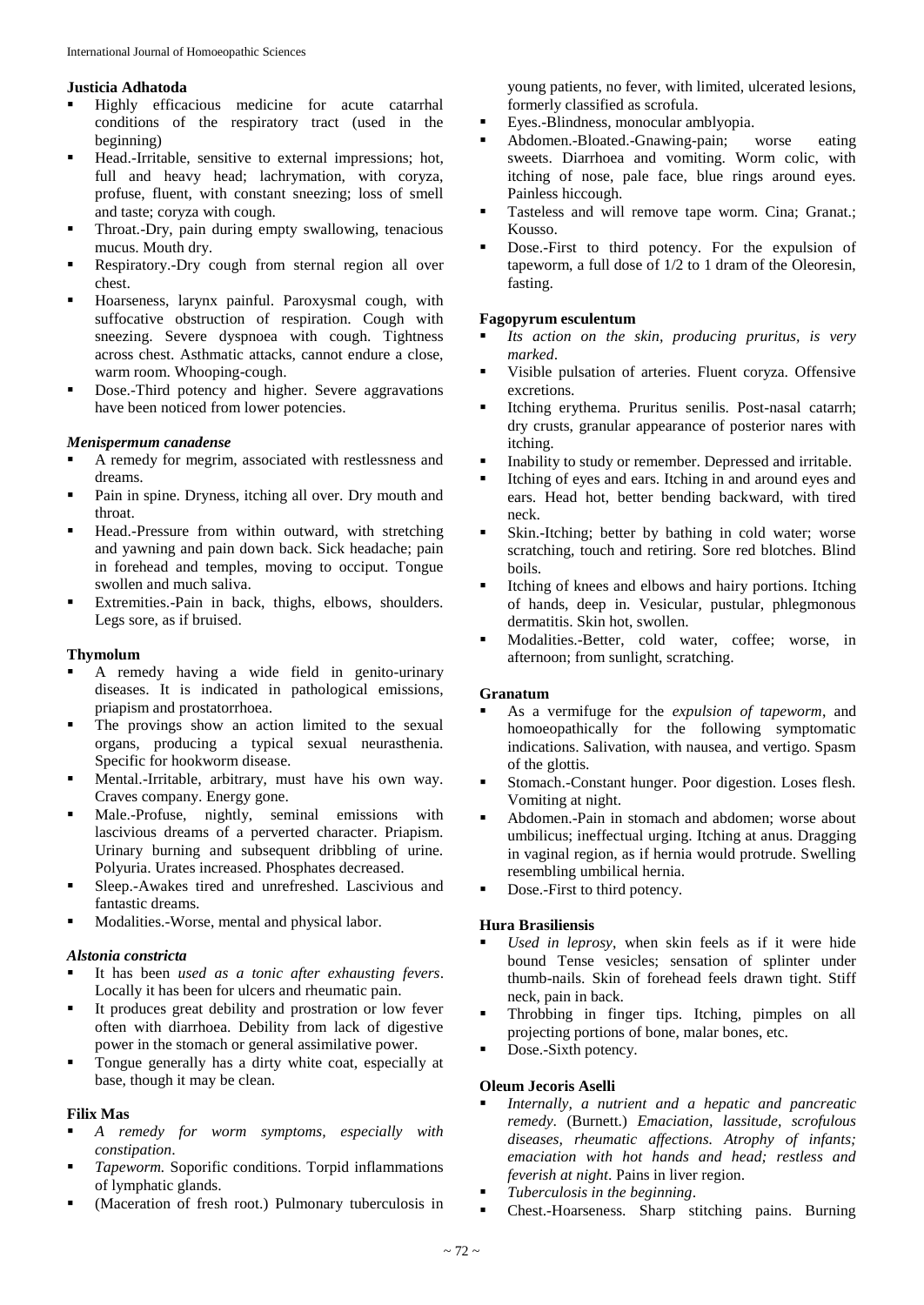spots. Dry, hacking, tickling cough, especially at night. Whooping-cough in miserable, scrofulous children. Here give drop doses, increasing daily one drop up to twelve, then descend in the same way. Soreness through chest. Haemoptysis. [Acalypha; Millef.] Palpitation, accompanies other symptoms. Yellowness. Children who cannot take milk.

Dose. First to third trituration. Locally in ringworm, andmnightly rubbing, for dwarfish, emaciated babies.

# **Santoninum**

- Is the active principle of Santonica, the unexpanded flower heads of Artemisia Maritima-Cina., which see.
- The eye symptoms and those of the urinary tract are most prominent. It is of unquestioned value in the treatment of worm diseases, as gastro-intestinal irritation, itching of nose, restless sleep, twitching of muscles. Ascaris lumbricoides, and thread worms, but not tapeworms. Night cough of children.
- Chronic cystitis. Laryngeal crises and lightning pains of tabes.
- Itching of nose. Bores into nostrils.
- Eyes.-Sudden dimness of sight. Color blindness; Xanthopsia. Strabismus due to worms. Dark rings about eyes.
- Mouth.-Fetid breath, depraved appetite; thirsty. Tongue deep-red. Grinding of teeth. Nausea; better after eating. Chocking feeling.
- Urinary.-Urine greenish if acid and reddish purple if alkaline. Incontinence and dysuria. Enuresis. Feeling of fulness of bladder. Nephritis.
- Dose.-Second to third trituration. Lower preparations are often toxic. Do not give to a child with fever or constipation.

# **Scutellaria laterifolia**

- This is a *nervous sedative, where nervous fear predominates*. Cardiac irritability. Chorea. Nervous irritation and spasms of children, during dentition. Twitching of muscles. Nervous weakness after influenza.
- Mental.-Fear of some calamity. Inability to fix attention. [Aethus.] Confusion.
- Flushed face. Restless sleep and frightful dreams. Must move about.
- Night terrors. Migraine; worse, over right eye; aching in eyeballs. Explosive headaches of school teachers with frequent urination; headaches in front and base of brain.
- Nervous sick headaches, worse noise, odor light, better night; rest, 5 drops of tincture.
- Stomach.-Nausea; sour eructations; hiccough; pain and distress.
- Abdomen.-Gas, fullness and distention, colicky pain and uneasiness. Light colored diarrhoea.
- Male.-Seminal emissions and impotency, with fear of never being better.
- **Sleep.-Night-terrors;** sleeplessness; sudden wakefulness; frightful dreams.
- **Extremities.-Twitchings of muscles; must be moving.** Chorea. Tremors. Sharp stinging pains in upper extremities.
- Nightly restlessness. Weakness and aching.
- Dose.-Tincture and lower potencies.

# *Scrophularia nodosa*

- A powerful medicine whenever *enlarged glands* are present. Hodgkin's disease.
- A valuable skin remedy. Has a specific affinity for the breast; very useful in the dissipation of breast tumors. Eczema of the ear.
- Pruritus vaginae. Lupoid ulceration. Scrofulous swellings. [Cistus.] Painful haemorrhoids.
- Tubercular testis. Epithelioma.<br>Nodosities in the breasts. Eq.
- Nodosities in the breasts. Eczema behind ear. Crusta lactea.
- Ears.-Inflammation about auricle. Deep ulcerated auricle. Eczema around ear.
- Respiratory.-Violent dyspnoea, oppression of chest with trembling. Pain about bifurcation of trachea. Asthma in scrofulous patients.
- Skin.-Prickling itching, worse back of hand.
- **Modalities.-Worse lying on right side.**
- Dose.-Tincture and first potency. Apply locally to cancerous glands also Semper. viv.

# **Squilla maritima**

- A slow acting remedy. Corresponds to ailments requiring several days to reach their maximum. *Persistent, dull, rheumatic pains permeate the body. A spleen medicine; stitches under left free ribs. Important heart and kidneys medicine.* Broncho-pneumonia.
- *Acts especially on mucous membranes of the respiratory and digestive tracts*, and also upon the kidneys. Valuable *in chronic bronchitis of old people*  with mucous rales, dyspnoea, and scanty urine.
- Respiratory.-Fluent coryza; margins of nostrils feel sore. Sneezing; throat irritated; short, dry cough; must take a deep breath. Dyspnoea and stitches in chest, and painful contraction of abdominal muscles. Violent, furious, exhausting cough, with much mucus; profuse, salty, slimy expectoration, and with involuntary spurting of urine and sneezing. Child rubs face with fist during cough.
- Cough provoked by taking a deep breath or cold drinks, from exertion, change from warm to cold air. Cough of measles. Frequent calls to urinate at night, passing large quantities. Sneezing with coughing.
- Heart.-A cardiac stimulant affecting the peripheral vessels and coronary arteries.
- Urinary.-Great urging; much watery urine. Involuntary spurting of urine when coughing.
- Skin.-Small, red spots over body, with prickling pain.
- Extremities.-Icy cold hands and feet, with warmth of the rest of the body. Feet get sore from standing. Tender feet with shop girls.
- Modalities.-Better, rest; worse, motion.

# **Stillingia Silvatica**

- *Chronic periosteal rheumatism, syphilitic and scrofulous affections*. Respiratory symptoms well marked. Torpor of lymphatics; torpid liver, with jaundice and constipation.
- Mind.-Gloomy forebodings; depressed.
- Respiratory.-Dry, spasmodic cough. Larynx constricted, with stinging in fauces. Trachea feels sore when pressed. Hoarseness and chronic laryngeal affections of public speakers.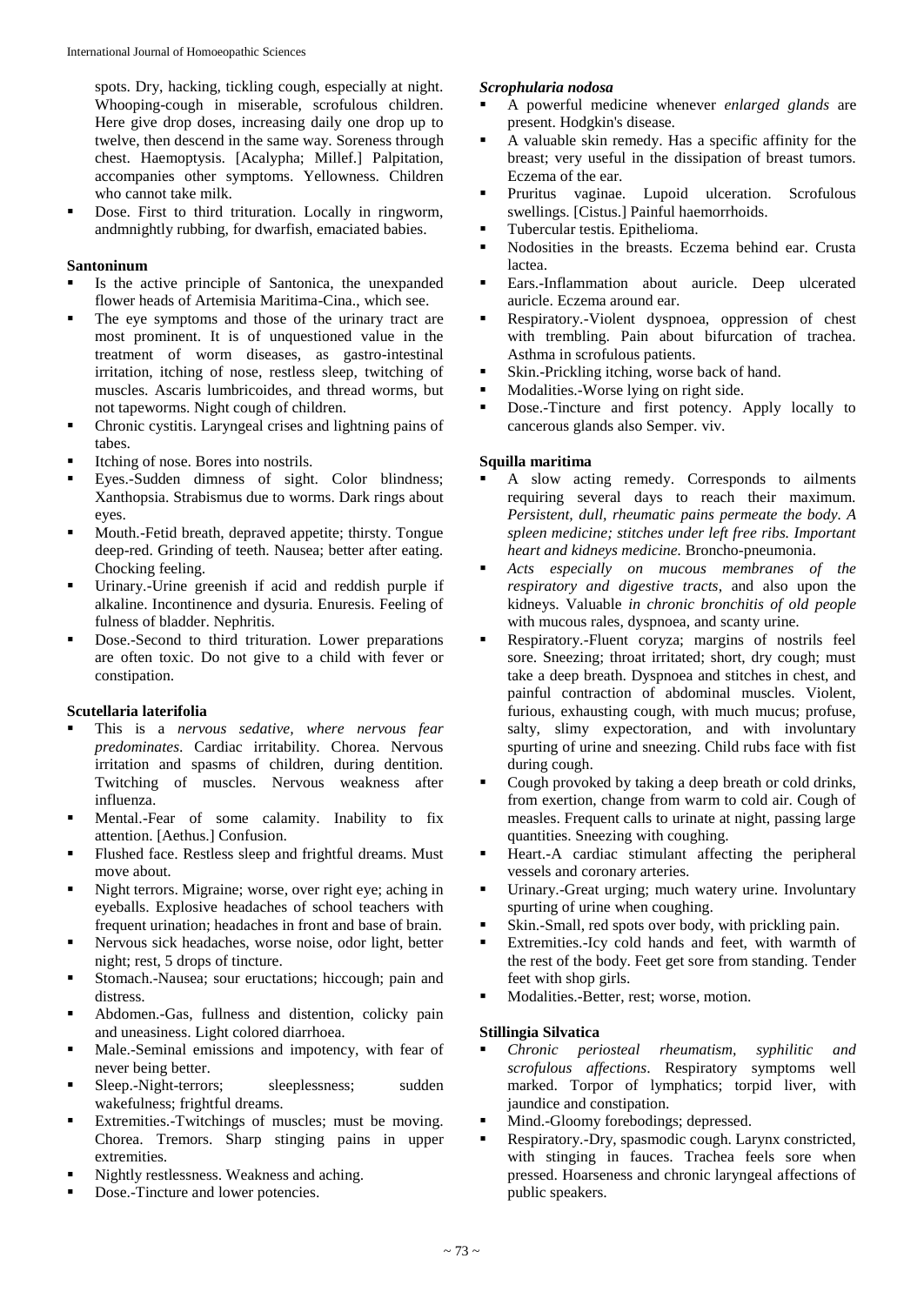- Urinary.-Urine colorless. Deposits white sediment; urine milky and thick.
- Extremities.-Aching pains in bones of extremities and back.
- Skin.-Ulcers; chronic eruptions on hands and fingers. Enlarged cervical glands.
- Burning, itching of legs; worse, exposure to air. Exostosis. Scrofuloderma; syphilis, secondary eruption and later symptoms. Valuable for intercurrent use.
- **Modalities.-Worse, in afternoons, damp air, motion.** Better, in morning, dry air.

# **Origanum Majorana**

 Acts on nervous system generally, and is effective in masturbation and excessively aroused sexual impulses. Affections of the breasts. Desire for active exercise impelling her to run.

# **Juglans Regia**

- Skin eruptions are prominent.
- Skin.-Comedones and acne of the face. Crusta lactea, with soreness around ears. Itching and eruptions of small red pustules. Scalp red, and itches violently at night. Chancre-like ulcer. Axillary glands suppurate.

# **Juglans Cinerea**

- *A faulty elimination that produces jaundice and various skin eruptions*, is pictured by this drug. The sharp, occipital headache, usually associated with liver disturbances, is very characteristic. Pain in chest, axilla and scapula, with suffocative sensation. Feeling as if all internal organs were too large, especially those of left side. Cholelithiasis.
- Nose.-Tingling in nose; sneezing. Coryza, preceded by pain under sternum, with threatening suffocation. Later, copious, bland, thick mucous discharge.
- **Mouth.-Acrid feeling in mouth and throat. Soreness in** region of tonsils externally. Dryness of root of tongue and fauces.
- **Stomach.-Atonic dyspepsia with much eructation and** flatulent distention. Soreness in region of liver.
- Back.-Muscles of neck rigid, lame. Pain between scapula and under right. Pain in lumbar vertebrae.
- Skin.-Red, like flush of scarlatina. Jaundice, with pain about liver and right scapula. Itching and pricking when heated. Pustules. Eczema, especially on lower extremities, sacrum and hands. Erythema and erysipelatous redness.
- Stool.-Yellowish-green, with tenesmus and burning at anus. Camp diarrhoea.
- Modalities.-Better, getting heated, exercise, scratching, on rising in morning. Worse, walking.

# **Chrysarobinum**

 Acts as a powerful irritant of the skin and used successfully in skin diseases especially in ringworm, psoriasis, herpes tonsurans acne rosacea. Vesicular or squamous lesions, associated with foul smelling discharge and crust formation, tending to become confluent and to give the appearance of a single crust covering the entire area. (Bernstein.) Violent itching, thighs, legs and ears. Dry, scaly eruption, especially around eyes and ears, scabs with pus underneath.

- Ears.-Eczema behind ears. Filthy, scabby condition with tendency to form thick crust. Whole ear and surrounding tissue appears to be one scab.
- Internally, third to sixth potency. Used externally; should be used with caution on account of its ability to produce inflammation.

# *Arbutus andrachne*

- A remedy for eczema associated with gouty and rheumatic symptoms. Arthritis; especially larger joints. Urine rendered more clear. Lumbago. Symptoms shift from skin to joints.
- Dose.-Tincture, to third potency.

# **Wyethia Helenoides**

- *Has marked effects on the throat, and has proven an excellent remedy in pharyngitis, especially the follicular form. Irritable throats of singers and public speakers. Useful also in haemorrhoids.*
- Hay-fever symptoms; itching in posterior nares.
- Mouth.-Feels as if scalded; sensation of heat down oesophagus. Itching of the palate.
- Throat.-Constant clearing and hemming. Dry, posterior nares; no relief from clearing. Throat feels swollen; epiglottis dry and burning. Difficult swallowing. Constant desire to swallow saliva. Uvula feels elongated.
- Stool.-Loose, dark, at night. Itching of anus. Constipation, with haemorrhoids; not bleeding.
- Respiratory.-Dry, hacking cough, caused by tickling of the epiglottis. Burning sensation in the bronchial tubes. Tendency to get hoarse talking or singing; throat hot, dry. Dry asthma.
- Extremities.-Pain in back; extends to end of spine. Pain right arm, stiffness of wrist and hand. Aching pains all over.
- Fever.-Chill at 11 a.m. Thirst for ice-water during chill. No thirst with heat. Profuse sweat all night. Terrific headache during sweat.

# **Quercus E Glandibus**

- Used first by Rademacher for chronic spleen affections; spleen-dropsy. *Antidotes effects of Alcohol*. Vertigo; deafness, with noises in head. Takes away craving for alcoholics; deafness, dose as below for several months. Dropsy and liver affections.
- Useful in gout, old malarial cases with flatulence.
- Dose.-Ten drops to a teaspoonful of the distilled spirit three to four times a day. A passing diarrhoea often appears for a time when using it. Curative effect. Quercus acts well in trituration of the acorn 3x in splenic cases, flatulence, old malaria and alcoholic history. (Clark.)

# **Skookum Chuck Aqua**

- Gentry introduced it to homoeopathy.
- Has strong affinity for skin and mucous membranes-An anti-psoric medicine.
- Otitis media. Profuse, ichorous, cadaverously smelling discharge.
- Lithaemia. Catarrh. Urticaria. Skin affections. Eczema. Dry skin. Hay-fever.
- Profuse coryza and constant sneezing.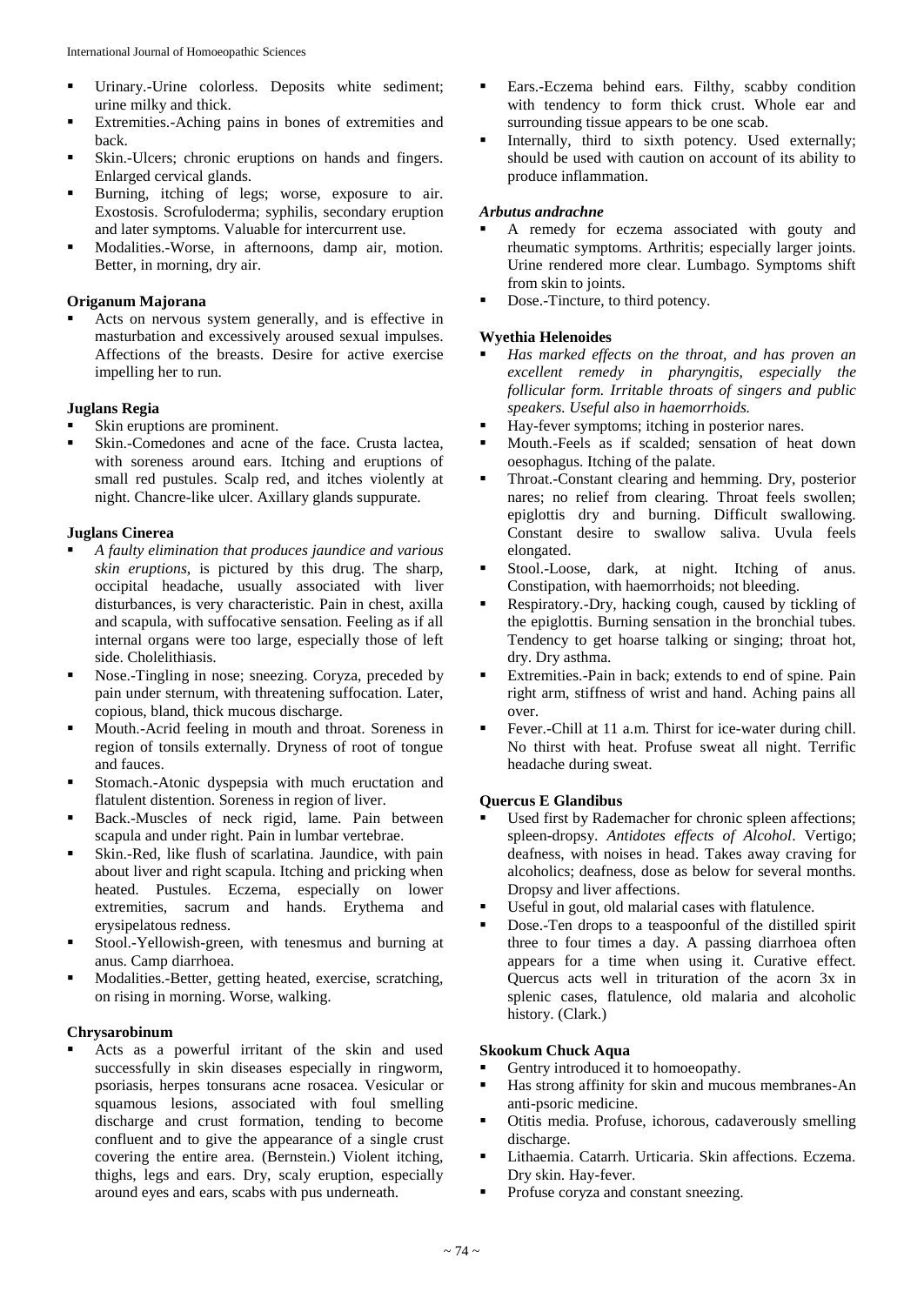# **Sterculia/Kola**

- Sterculia regulates the circulation and it is a tonic and anti-diarrhoea. It also regulates the heart rhythm and acts diuretically.
- Sterculia promotes the appetite and digestion and lessens the craving for alcohol. A remedy for the alcohol habit.
- Weak heart. Neurasthenia.
- Gives power to endure prolonged physical exertion without taking food and without feeling fatigued.

# *Galium aparine*

- Galium acts on the urinary organs*, is a diuretic and of use in dropsies, gravel and calculi*. Dysuria and cystitis. Has power of suspending or modifying cancerous action. Has clinical confirmation of its use in cancerous ulcers and nodulated tumors of the tongue. Inveterate skin affections and scurvy. Favors healthy granulations on ulcerated surfaces.
- Galium has had no proving, but it is a popular remedy for cancer given internally and externally; and also for scrofulous swelling and ulcers. It is further used as diuretic and as a solvent for gravel and stone.it has cured case nodulated tumour of the tongue diagnosed to be a cancer and a case of psoriasis of the left hand. Dr. J.H. Clarke

# **Galega**

 It has an ancient reputation as a milk gland stimulant. Its action on the milk gland of nursing womeen and found it rapidly increasesd the quantity and quality of the milk and increases the woman's appetite. Dr. Dr. J.H. Clarke

# *Chelone glabra*

- *Burnett has used it as an organ remedy in liver. A remedy in liver affections with pain or soreness of the left lobe of the liver and extending downwards*. Dumb ague, i.e. ill defined paroxysms of aching and fever following severe malarial fevers.
- Chelone acts in line between the hilus of the liver and fundus of the uterus.
- Soreness of external parts, as if skin were off; debility. Malaise, following intermittents. Debility from loss of tone of digestive organs, or liver, or from exhausting diseases. Dyspepsia with hepatic torpor.
- Jaundice. Round and thread worms. It is an enemy to every kind of worm infesting the human body.

# **Jatropha Curcas**

- *Of value in cholera and diarrhoea. The abdominal symptoms are most important. Suppressed measles* (H. Farrington).
- Stomach.-*Hiccough, followed by copious vomiting. Nausea and vomiting, brought on by drinking, with acrid feeling from throat. Great thirst. Very easy vomiting. Heat and burning in stomach, with crampy, constrictive pain in epigastrium.*
- Abdomen.-Distended, with gurgling noises. Pain in hypochondria.
- Pain in region of liver and under right scapula to shoulder. Violent urging to urinate.
- *Stool.-Sudden, profuse, watery, like rice-water. Diarrhoea; forced discharge; loud noise in abdomen like gurgling of water coming out of a bung-hole, associated with coldness, cramps, nausea, and vomiting.*
- Extremities.-Cramps in muscles, especially calves, legs, and feet. Coldness of whole body. Pain in ankles, feet and toes. Heels sensitive.
- Modalities.-Better, by placing hands in cold water.
- Dose.-Third to thirtieth potency.

# **Macrotinum**

- Muscular weakness, excessive restlessness, **>** by moving about in spite of the weakness; melancholy, and irritable; dulness of intellect*-*these were prominent general features. But the most important distinctive feature is *> of symptoms by onset of menses*
- Backache is **>** after menses.
- The resinoid of Act. r., Macrotyn., has been used in the lower triturations in preference to the tincture, in cases of lumbago more especially.

# **Rhamnus Catharticus**

- It produces "copious watery stools and occasions a good deal of nausea and severe tormina. Was formerly given in dropsy, but owing to the severity of the drug is now little used.
- The Schema is made up of symptoms observed in a boy poisoned by eating the berries. The ileo-cæcal symptoms seem to point to it as a possible remedy in cases of appendicitis. Homœopaths have found *Rham. cath*. Ø in doses of a few drops a useful palliative in cases of constipation.

#### **Yohimbinum**

- Excites sexual organs and acts on central nervous system and respiratory centre. An aphrodisiac, used in physiological doses, but contraindicated in all acute and chronic inflammations of abdominal organs. inflammations of abdominal organs. Homoeopathically, should be of service in congestive conditions of the sexual organs. Causes hyperaemia of the milk glands and stimulates the function of lactation.
- Menorrhagia.
- Sexual.-Strong and lasting erections. Neurasthenic impotence.
- Bleeding piles. Intestinal haemorrhage. Urethritis.
- Sleep.-Sleepless. Thoughts of events of whole past life keep him awake.

# **Tellurium Metallicum**

- This metal irritates the skin, affects the spinal column, ears and eyes; produces neuralgic pains, notably sciatiaca.
- Discharges are acrid, excites itching, vesicates any part of the skin, it touches.
- The odour of the body and of the sweat is offensive and garlic like; ear discharge is that of fish brine.
- Salty; taste; mucus from throat, pus etc.
- **Sharp quick pains then soreness.**
- **Numbness.**
- Sense of retention.
- **Periosteitis.**
- **Linear pains.**
- Ill effects of injuries; spinal. Falls.
- Worse- Touch. Lying on affected part. Cold. Empty swallowing. Spinal injuries. Weekly. Cold weather. Friction. Stooping. Laughing. Coughing. Straining at stools.